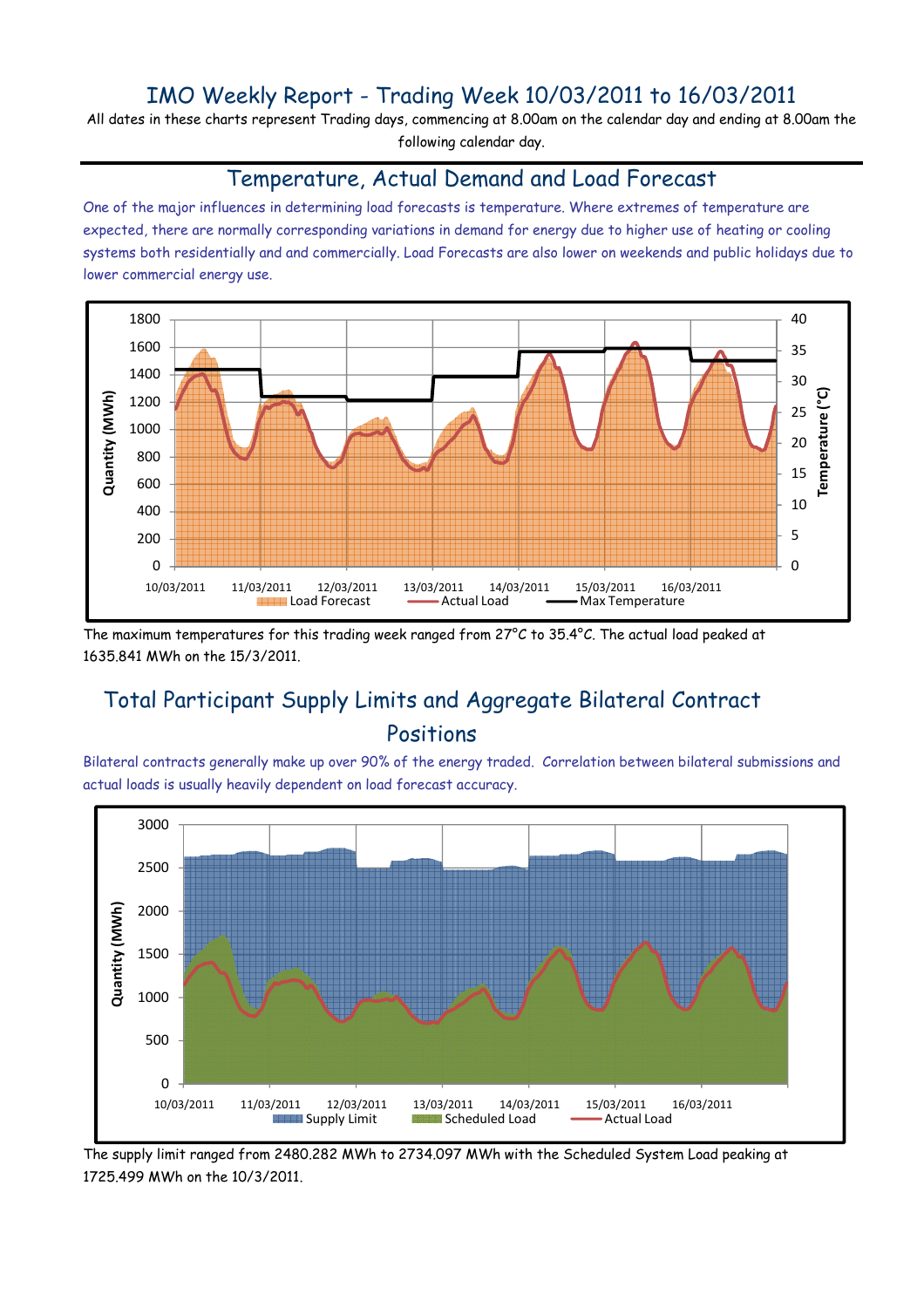### Net Balancing Market Trades

Bilateral contracts and STEM trading are generally based on the forecast energy requirements of Participants. When the forecast requirements are higher or lower than the actual requirements for a day, this Market energy must be bought and sold in the balancing mechanism. This graph shows the estimated net balancing trades.



The majority of the balancing activity this week occurred within Balancing Supply. The maximum balancing demand for the week reached 7.545 MWh on the 14/3/2011. The maximum balancing supply for the week reached -494.099 MWh on the 10/3/2011.

### Total Traded Energy

This chart represents a comparison between the total net energy that is traded in Bilateral Contracts, the STEM and the balancing mechanism. Balancing Supply represents cases in which the total contract position is greater than the demand and customers must supply energy back to balancing. Balancing Demand represents cases in which the total contract position is less than the demand and customers must purchase energy from balancing.



Total balancing supply equalled -40308.08 MWh whereas total balancing demand equalled 7.54 MWh. The Total STEM Traded quantity was 34358.777 MWh, with the STEM Clearing Quantity ranging between 5.288 MWh and 232.071 MWh.